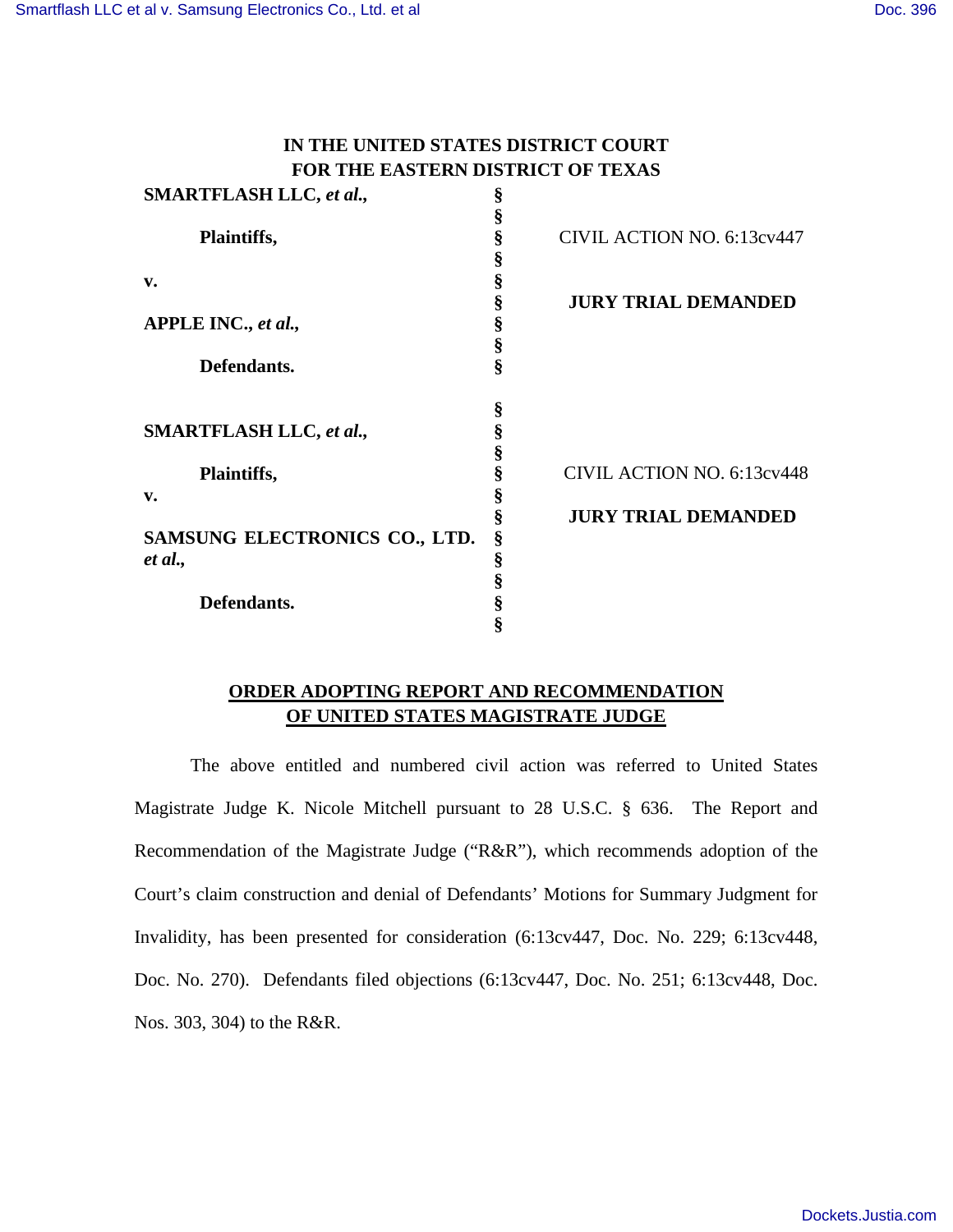Defendants' objections assert that the R&R violated the "Federal Circuit's clear directions" by not applying 35 U.S.C. § 112, ¶ 6 to apparatus claims reciting the word "processor." 6:13cv448, Doc. No. 304 at 2 (citing *Aristocrat Techs. Austl. PTY Ltd. v. Int'l Game Tech..*, 521 F.3d 1328 (holding that under § 112, ¶ 6, a "control means" claim limitation was indefinite because the patent did not disclose an algorithm); *Noah Sys. Inc. v. Intuit Inc.*, 675 F.3d 1302 (holding that under § 112, ¶ 6, an "access means" claim limitation was indefinite because the patent disclosed an algorithm that failed to enable one skilled in the art)); *see also* 6:13cv447 Doc. No. 251 at 5. Additionally, Defendants point out that the R&R did not address the *Personal Audio* case from this District that construed limitations reciting a "processor" as means plus function claims subject to § 112,  $\blacksquare$  6. 6:13cv448, Doc. No. 304 at 2; 6:13cv447, Doc. No. 251 at 5; *Personal Audio, LLC v. Apple, Inc.*, No. 9:09-cv-111, 2011 WL 11757163 (E.D. Tex. Jan. 30, 2011). The Court addresses Federal Circuit guidance on this issue and the *Personal Audio* case below.

### *Federal Circuit Guidance*

Section 112,  $\P$  6(now § 112(f)) allows a patentee to claim a "means or step for" a function without reciting structure to support that function, but the "claim shall be construed to cover the corresponding structure . . . described in the specification and equivalents thereof." Accordingly, "[m]eans-plus-function claiming applies only to purely functional limitations that do not provide the structure that performs the recited function." *Phillips v. AWH Corp*., 415 F.3d 1303, 1311 (Fed. Cir. 2005). Thus, the court must first determine whether the limitation invokes § 112, ¶ 6. *Rodine PLC v. Seagate Tech., Inc.*, 174 F.3d 1294, 1302 (Fed. Cir. 1999). A limitation that actually uses the word "means"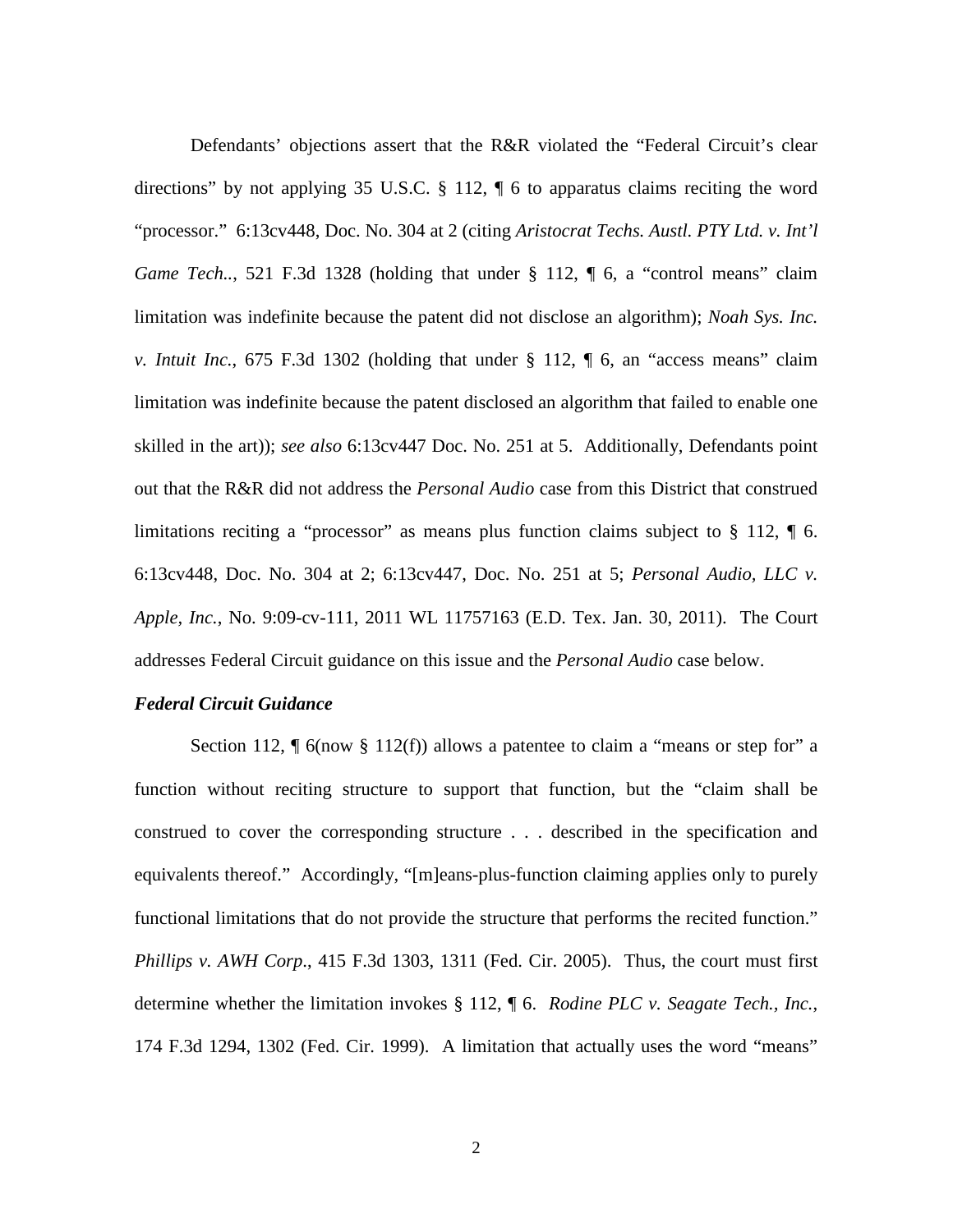raises a rebuttable presumption that § 112, ¶ 6 applies. *Lighting World, Inc. v. Birchwood Lighting, Inc.*, 382 F.3d 1354, 1358 (Fed. Cir. 2004). By contrast, when a claim limitation lacks the term "means," it creates a rebuttable presumption that § 112, ¶ 6 does not apply. *Id.* "The use of the term 'means' is 'central to the analysis,' because the term 'means,' particularly as used in the phrase 'means for,' is 'part of the classic template for functional claim elements,' and has come to be closely associated with means-plus-function claiming." *Id.* (internal citations omitted).

The presumption that §112,  $\P$  6 does not apply can be "overcome if the claim fails to recite sufficiently definite structure, or else recites function without sufficient structure for performing that function." *Id.* (internal citation and quotation marks omitted). However, the Federal Circuit has "repeatedly characterized this presumption as 'strong' and 'not readily overcome' and, as such, ha[s] 'seldom' held that a limitation without recitation of 'means' is a means-plus-function limitation." *Apple, Inc. v. Motorola, Inc.*, 757 F.3d 1286, 1297 (Fed. Cir. 2014) (citing *Lighting World*, 382 F.3d at 1358; *Flo Healthcare Solutions, LLC v. Kappos*, 697 F.3d 1367, 1374 (Fed. Cir. 2012) ("When the claim drafter has not signaled his intent to invoke § 112 ¶ 6 by using the term 'means,' we are unwilling to apply that provision without a showing that the limitation is essentially devoid of anything that can be construed as structure.")). "The correct inquiry, when 'means' is absent from a limitation, is whether the limitation read in light of the remaining claim language, specification, prosecution history, and relevant extrinsic evidence, has sufficiently definite structure to a person of ordinary skill in the art." *Id.* at 1298.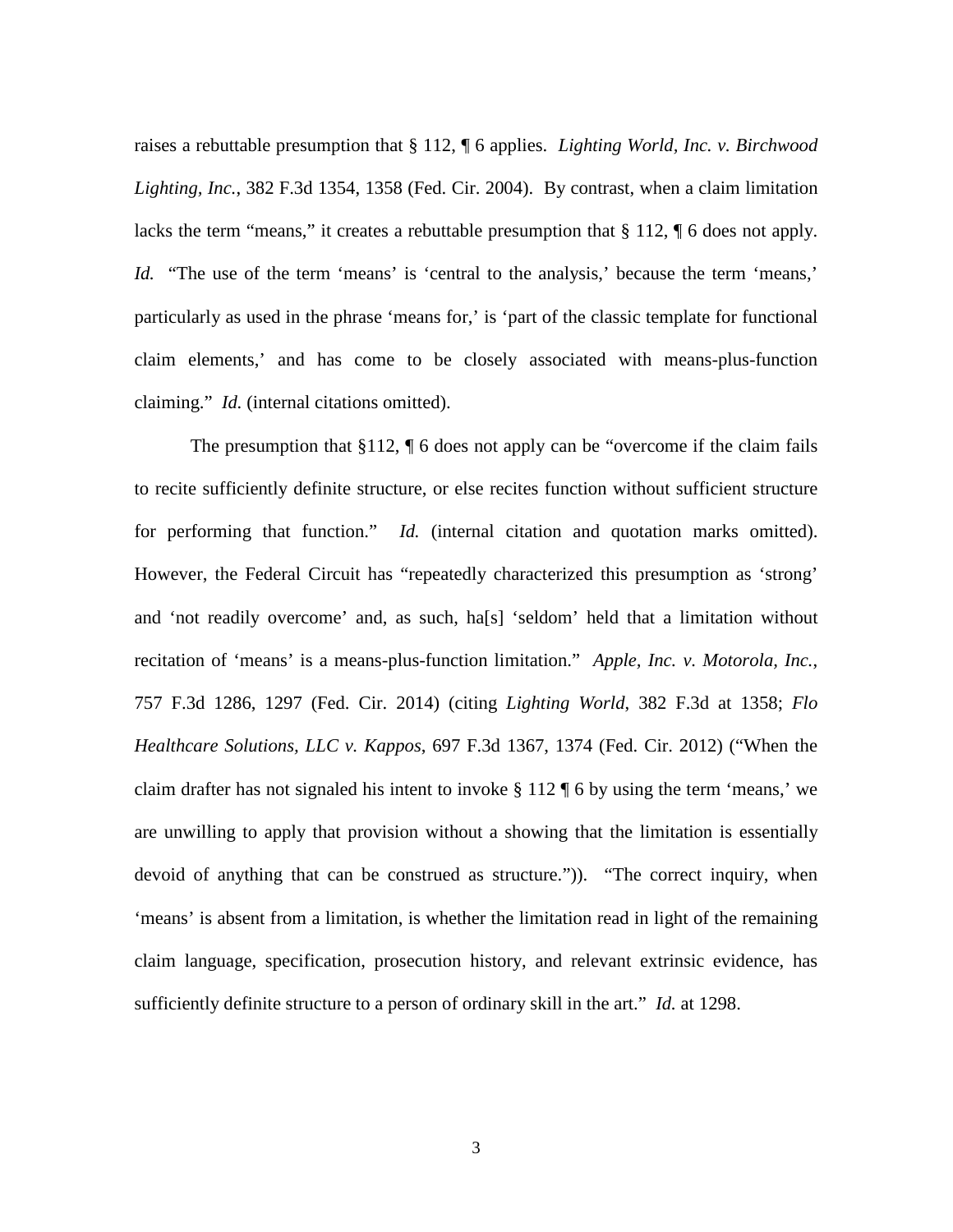In computer implemented inventions, one of ordinary skill in the art can understand "structure" through an outline of an algorithm, a flowchart, or set of instructions or rules, rather than traditional physical structure. *Id.* (citing *Typhoon Touch Techs., Inc. v. Dell, Inc.*, 659 F.3d 1376, 1385 (Fed. Cir. 2011) ("[T]he patent need only disclose sufficient structure for a person of skill in the field to provide an operative software program for the specified function.")). Section 112,  $\P$  6 will not apply to terms "used in common parlance of by persons of ordinary skill in the pertinent art to designate structure." *Lighting World*, 382 F.3d at 1359. Additionally, the Federal Circuit has held that terms such as "detector" and "circuit" are structural terms while generic terms such as "means," "element," and "device" are nonstructural. *Apple*, 757 F.3d at 1299 (citing *Personalized Media Commc'ns, LLC v. Int'l Trade Comm'n*, 161 F.3d 696, 705 (Fed. Cir. 1998); *Apex Inc. v. Raritan Computer, Inc.*, 325 F.3d 1364, 1373 (Fed. Cir. 2003)). Even if a term covers a broad class of structures and identifies structures by their function, it is sufficient to avoid means-plus-function treatment. *Lighting World*, 382 F.3d at 1360. What is important is whether the term is understood to describe structure and is not simply a substitute for "means for." *Id.*

As a preliminary matter, in two cases cited by Defendants as providing clear directions to the Court, *Aristocrat* and *Noah*, the asserted claims included the term "means." There were no disputes that means-plus-function claim construction applied. Thus, neither case analyzed the presumption against the applicability of  $\S 112$ ,  $\P 6$  where a claim does not recite "means."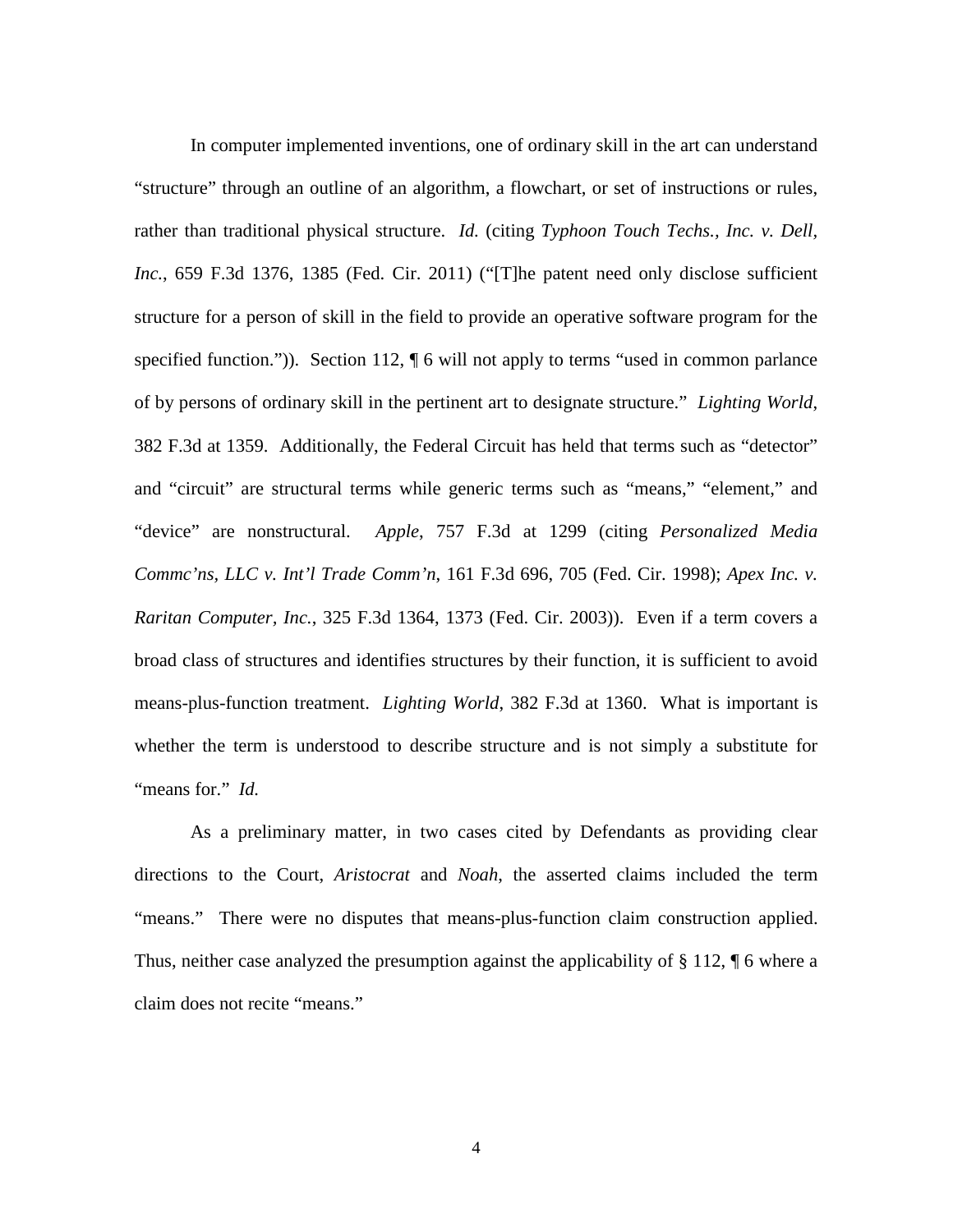In *Aristocrat*, the court determined that the specification's disclosure for "control means" of a standard microprocessor with appropriate programming did not sufficiently define the scope of the means-plus-function claim. 521 F.3d at 1331, 1338. Noting its clear applicability because the claim explicitly recited "means," the court applied § 112, ¶ 6, which requires the scope of the claim limitation to be defined by the structure disclosed in the specification plus any equivalents thereof. *Id.* at 1331. The court noted that "[i]n cases in which the inventor has invoked means-plus-function claiming, this court has consistently required that the structure disclosed in the specification be more than simply a general purpose computer or microprocessor." *Id.* at 1333. Additionally, the court stated that allowing the "patentee to claim a means for performing a particular function and then to disclose only a general purpose computer as the structure designed to perform that function amounts to pure functional claiming." *Id.*; *see also Personal Audio,* 2011 WL 11757163, at \*22.

Defendants' argument essentially applies *Aristocrat* in reverse. Defendants argue that because "processor" does not adequately define the scope of a means-plus-function limitation, it also cannot describe sufficient structure to avoid means-plus-function treatment when recited in the claim itself. 6:13cv448, Doc. No. 304 at 2; *see also* Doc. No. 177-1 ¶¶ 38–45 (asserting "the identified claims fail[] to disclose sufficient structure" because "the identified claims do not disclose the specialized algorithms that would be required to enable a general purpose processor to perform any of the claimed high-level functions."). However, in light of the Federal Circuit's guidance in *Apple*, Defendants' reasoning fails; *Aristocrat* does not apply here, where the claim is not drafted in means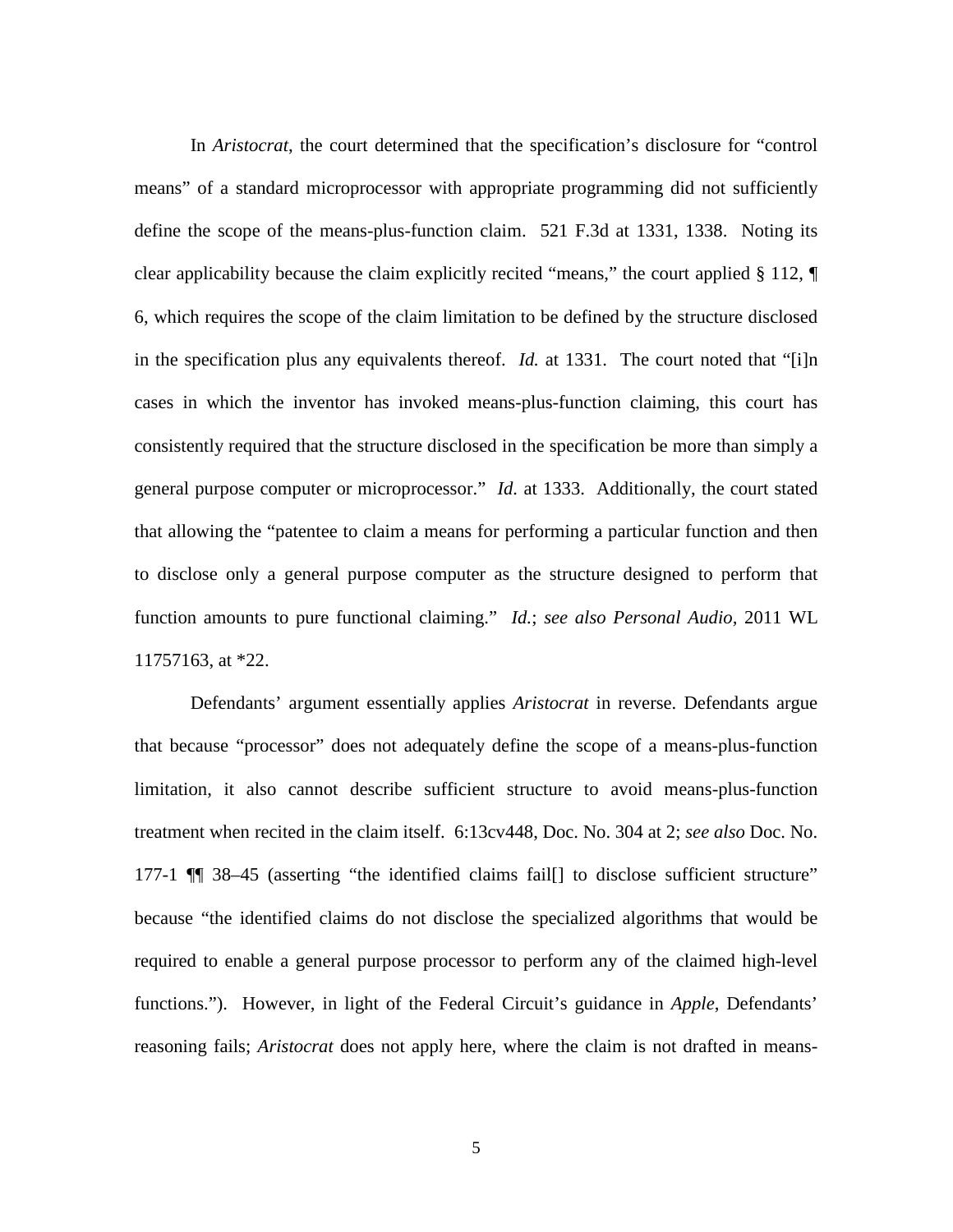plus-function format. *See* 757 F.3d at 1298; *see also Wi-Lan USA, Inc. v. Alcatel-Lucent USA, Inc.*, No. 12-23568-CIV, 2013 WL 4811233, at \*40 (S.D. Fla. Sept. 9, 2013). The standard used to prove sufficient structure to avoid means-function-treatment is not identical to the standard for identifying corresponding structure to a means-plus-function claim. *See* 757 F.3d at 1298; *see also Wi-Lan*, 2013 WL 4811233, at \*40–41. Similarly, *Noah* does not apply here because it also analyzes the adequacy the specification's disclosure for defining claim scope where a patentee has explicitly invoked means-plusfunction claiming. 675 F.3d at 1314–18. It does not address the standard for overcoming the presumption against means-plus-function treatment. *Id.*

Defendants' expert report also fails to address the legal requirements for overcoming the presumption against means-plus-function treatment when the claims themselves do not recite the term "means." In fact, Defendants' expert begins with the presumption that the disputed claims contain "'means-plus-function' terms governed by 35 U.S.C. § 112, ¶6." Doc. No. 177-1 ¶ 38. Further, the report states that a processor "available for purchase during the relevant [] time period is designed to interpret and execute instructions that are provided to it as compiled machine code." *Id.* at  $\P$  40. According to Defendants' expert, even a "general purpose processor" without specific instructions can perform "maintenance functions (like stopping, selftesting, or restarting.)"

Federal Circuit precedent requires only that the claim recite some structure. *Lighting World*, 382 F.3d at 1359–60. Although "processor" may not define a specific structure, it describes a class of structures. *See Apple*, 757 F.3d at 1300 (citing *Personalized Media*, 161 F.3d at 705 (finding that "detector" did not evoke particular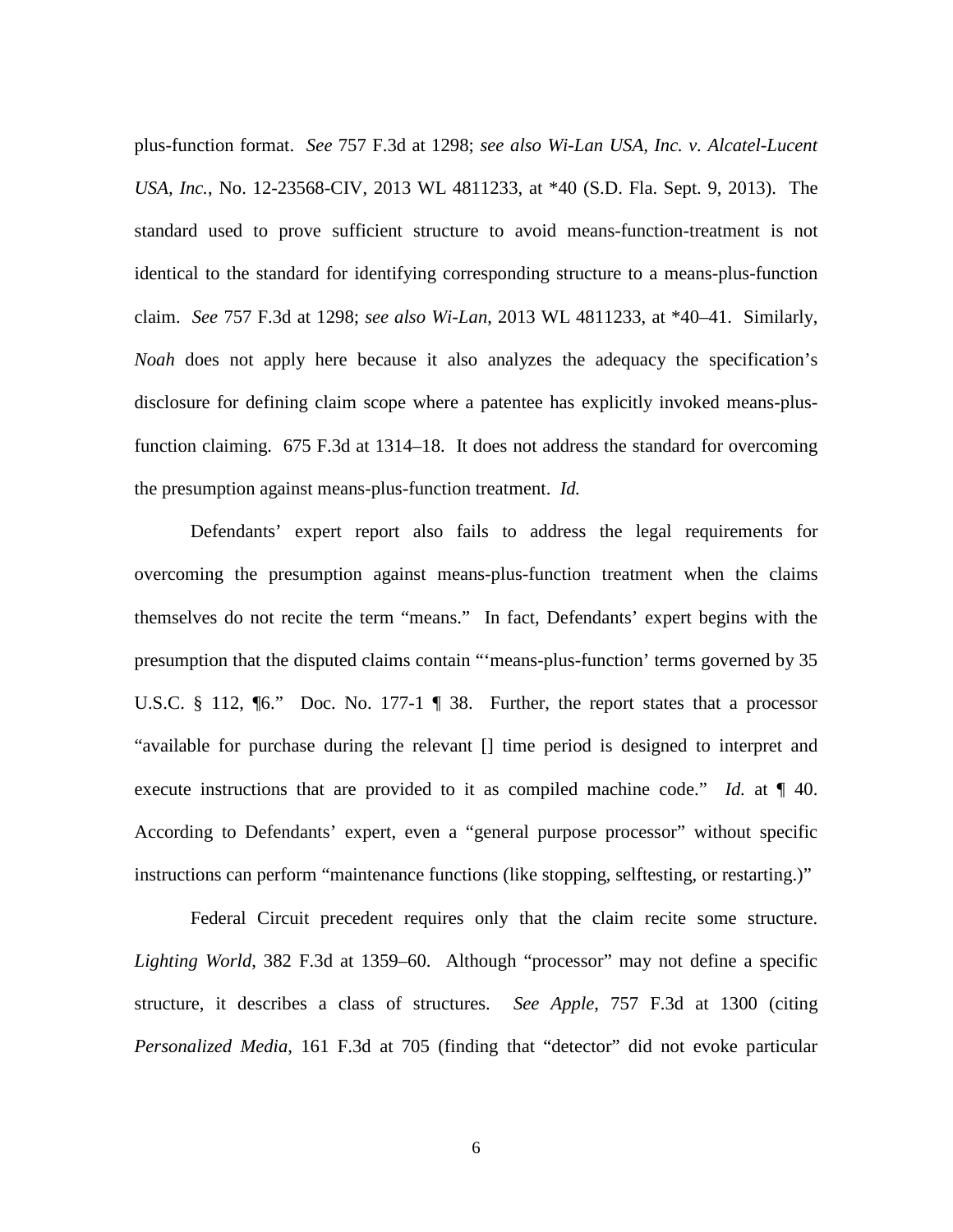structure but conveyed to one knowledgeable in the art the variety of structures known as "detectors"); *Flo Healthcare Solutions, LLC v. Kappos*, 697 F.3d 1367, 1374–75 (Fed. Cir. 2012) (finding that "height adjustment mechanism" designates "a class of structures that are generally understood to persons of skill in the art")). Like "circuit" in *Linear*, "processor" is a structure-connoting term. *See* 379 F.3d at 1320. It is not a generic nonstructural term such as "means," "element," and "device" that typically do not connote sufficient structure. *Apple*, 757 F.3d at 1299–1300. As Defendants' expert noted, a processor can be purchased, can perform certain functions even without specific instructions, and has a design for interpreting and executing instructions. Thus, the term "processor," even on its own, recites at least some structure.

Moreover, the Court must not analyze the term "processor" on its own; limitations should be examined as a whole. *See Wi-Lan*, 2013 WL 4811233, at \*42 (citing *Apex*, 325 F.3d at 1372). When a structure connoting term accompanies a description of its operation, sufficient structural meaning is conveyed to persons of ordinary skill in the art. *Linear Tech*, 379 F.3d at 1320 (finding language describing the objective of a "circuit" such as "monitoring a signal" suggested sufficient structure to a person of ordinary skill in the art); *see also Eolas Techs., Inc. v. Adobe Sys., Inc.*, 810 F. Supp. 2d 795, 810 (E.D. Tex. 2011); *Aloft Media, LLC v. Adobe Sys. Inc.*, 570 F. Supp. 2d. 887, 898 (E.D. Tex. 2008), *adopted*, No. 6:07-CV-355, 2008 WL 5784443 (E.D. Tex. Sept. 24, 2008). Additionally, the limitations must be read in light of the "remaining claim language, specification, prosecution history, and relevant extrinsic evidence." *Apple*, 757 F.3d at 1298. "Structure may also be provided by describing the claim limitation's operation such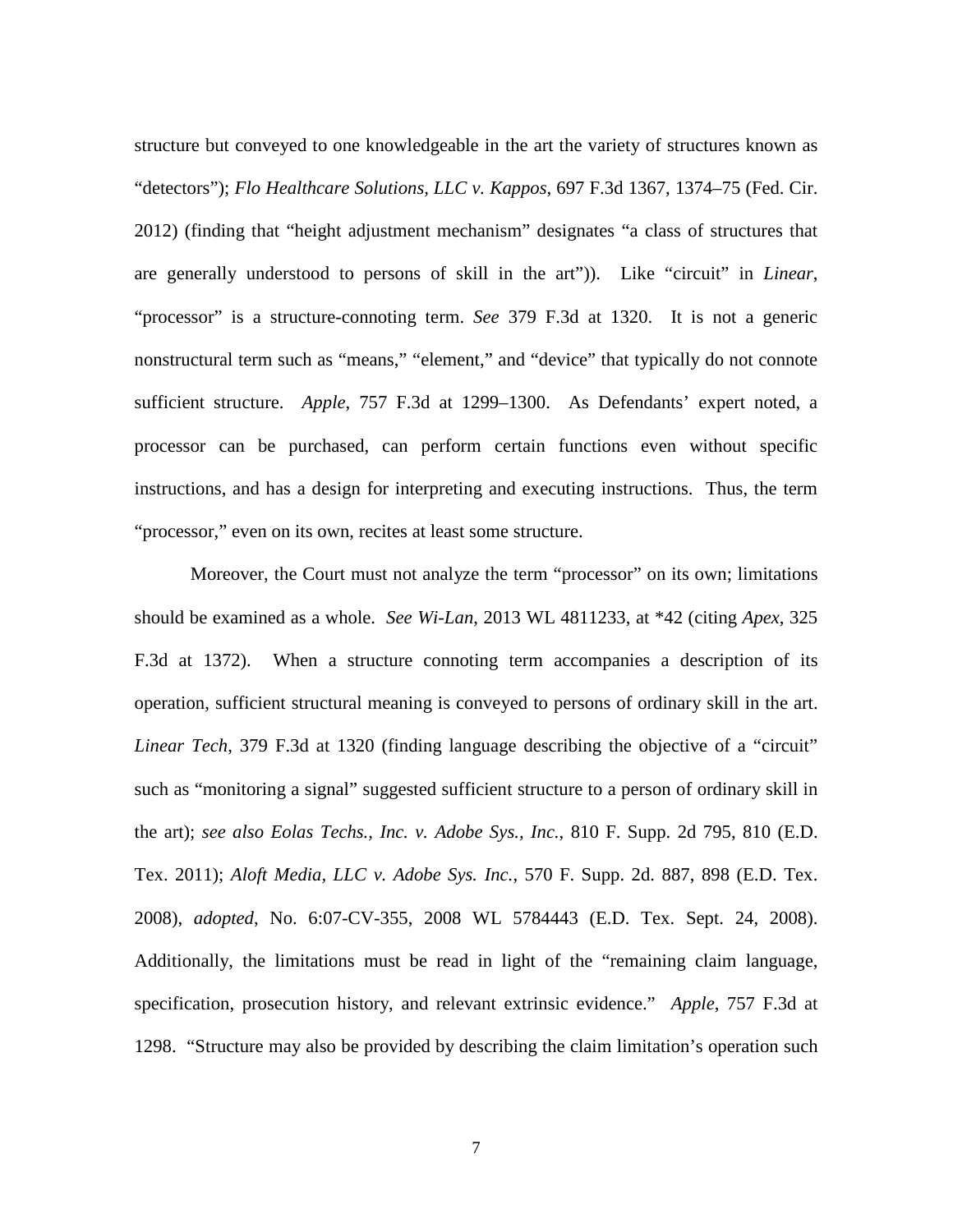as its input, output, or connections." *Id.* at 1300. Here, the "processor" terms at issue are coupled to "controlling acess to data" and "implementing . . . code." These accompanying phrases describe the processor's objective and operation. The patents further describe the processor's connections where, in one example, it is "coupled to said non-volatile memory, said program store, said wireless interface, and a user interface . . . ." '772 Patent col. 27:62–63; *see also id.* col 31:5–7 ("a processor coupled to the user interface, to the data carrier interface and to the program store for implementing the stored code . . . ."). Contrary to Defendants' assertions, the patent need not disclose a specific algorithm for performing claimed functions. *Apple*, 757 F.3d at 1298. Accordingly, Defendants failed to overcome the strong presumption that § 112, ¶ 6 does not apply to the "processor" claim limitations, none of which include the term "means."

#### *Personal Audio*

In *Personal Audio*, another court in this District found that the strong presumption against means-plus-function treatment flowing from the absence of "means" had been rebutted. *Personal Audio,* 2011 WL 11757163, at \*21–22. As in this case, the claim limitations recited a "processor." *Id.* However, the reasoning in *Personal Audio* relied heavily on *Aristocrat. Id*. Since *Personal Audio*, the Federal Circuit clarified that "where the claim is not drafted in means-plus-function format, the reasoning in the *Aristocrat* line of cases does not automatically apply, and an algorithm is not necessarily required." *Apple*, 757 F.3d at 1298. The *Aristocrat* reasoning applies where a patentee has expressly invoked means-plus-function claiming to determine whether the patentee has disclosed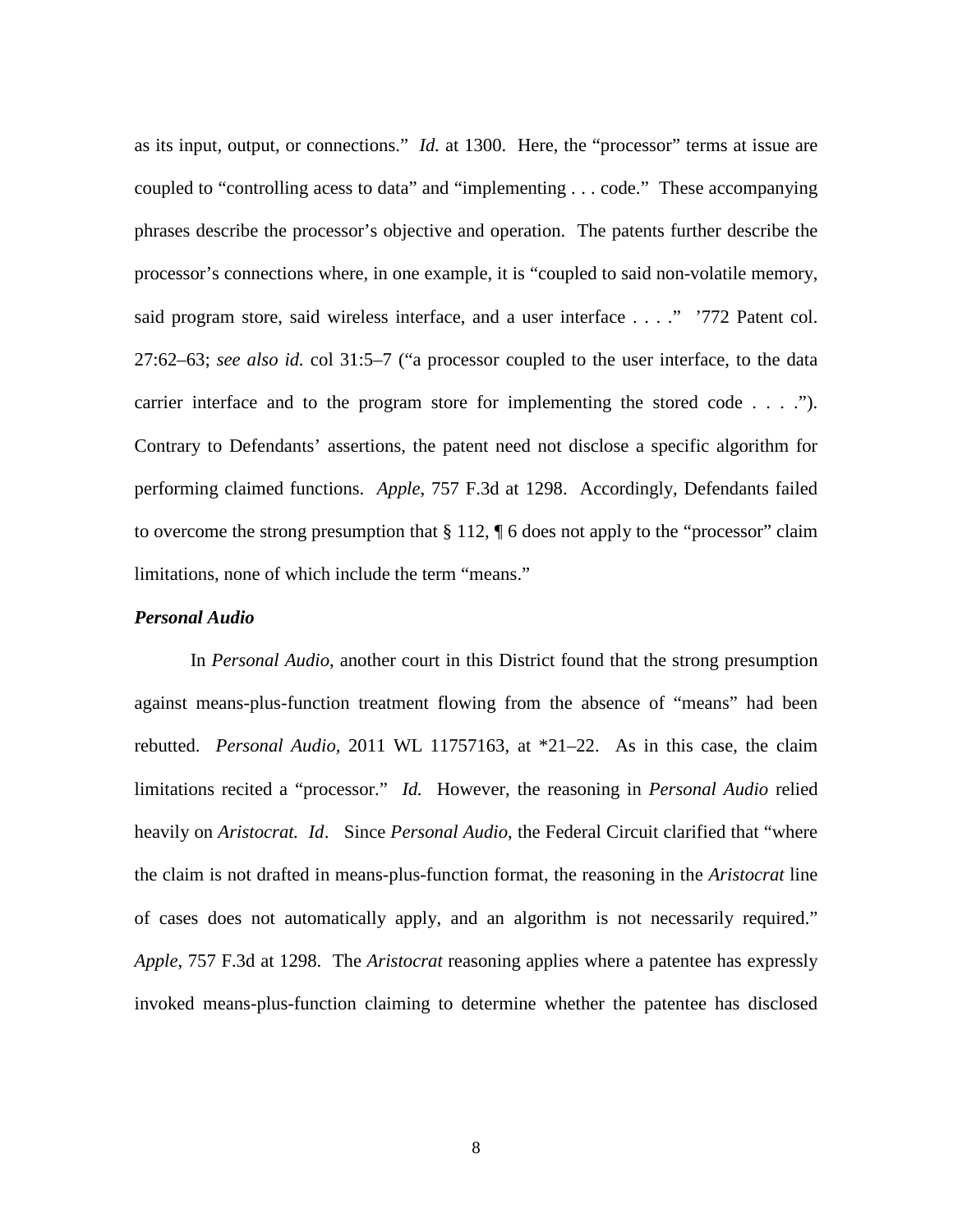sufficient structure to define the scope of such a claim. Accordingly, the analysis of recited structure in *Personal Audio* differs from the Federal Circuit's guidance in *Apple*.

Moreover, *Personal Audio* differs further from this case. In *Personal Audio*, both asserted patents shared a common specification and nearly identical claims were at issue. 2011 WL 11757163, at \*1–2, \*21–22. The second-issued patent was a divisional of the first-issued patent. *Id.* at \*1. The court noted that "[t]he claim terms at issue in the [second-issued] patent are nearly identical to the means-plus-function terms found in the [first-issued] patent, except that 'means for' and 'means responsive' have been replaced with "processor for" and "said processor responds." *Id.* at \*21. Accordingly, there was support for finding that the "processer" terms did not describe structure and were simply a substitute for "means for," which overcame the presumption. *See Lighting World*, 382 F.3d at 1360*.* In this case, "processor" has not simply replaced "means" in otherwise identical claim language between asserted patents. Therefore, *Personal Audio* is even less persuasive in this situation.

### *Conclusion*

The R&R's reasoning on the "processor" terms follows Federal Circuit precedent on the strong presumption against applying § 112 ¶ 6 where claims do not recite "means." Defendants cite case law instead addressing the adequacy the specification's disclosure for defining claim scope where a patentee has explicitly invoked means-plus-function claiming. Even though *Personal Audio* is from this District, it does not control here for the